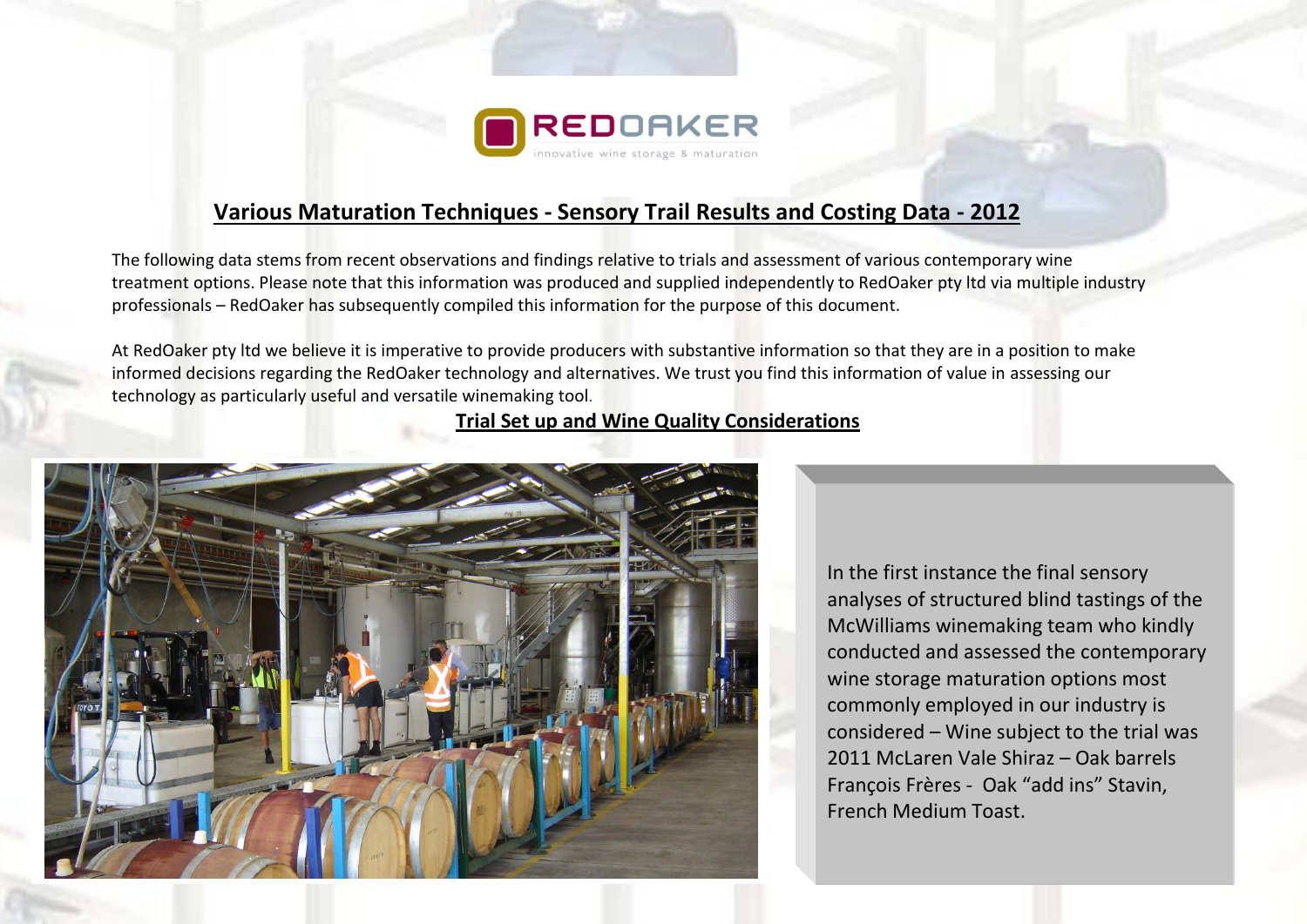Note - In summary, samples exposed to higher levels of 02 ingress (> 20mg/lt/yr) were generally considered more approachable and consistently showed higher preference scores throughout the quarterly trial tastings.



| Final Sensory Results of Blind Tastings - 2/11/2011 |                   |                   |                   |                        |                    |                                           |
|-----------------------------------------------------|-------------------|-------------------|-------------------|------------------------|--------------------|-------------------------------------------|
| <b>Key Description</b>                              | <b>Wine Judge</b> | <b>Wine Judge</b> | <b>Wine Judge</b> | <b>Wine Judge</b><br>4 | Average<br>Ranking | <b>Final Preference</b><br><b>Ranking</b> |
| 3 yr + Barrel                                       |                   |                   | 9                 |                        | 6.75               | 8                                         |
| 5 kl Micro-ox                                       |                   |                   |                   |                        | 4.25               |                                           |
| <b>RedOaker no Diffusion</b>                        | 6                 | 5                 |                   | 6                      | 4.75               | 6                                         |
| <b>RedOaker low Diffusion</b>                       |                   |                   |                   |                        | 4.75               |                                           |
| <b>RedOaker Oak Trial</b>                           | q                 | 6                 | ጸ                 | 8                      | 7.75               |                                           |
| <b>Flextank Cube</b>                                |                   | 4                 |                   |                        | 4.25               |                                           |
| <b>RedOaker High Diffusion</b>                      |                   |                   | и.                | 2                      |                    |                                           |
| New Oak Barrel                                      |                   |                   | 5                 |                        |                    |                                           |
| <b>RedOaker High-Low Diffusion</b>                  |                   | 9                 | 3                 | 9                      | 6.5                |                                           |